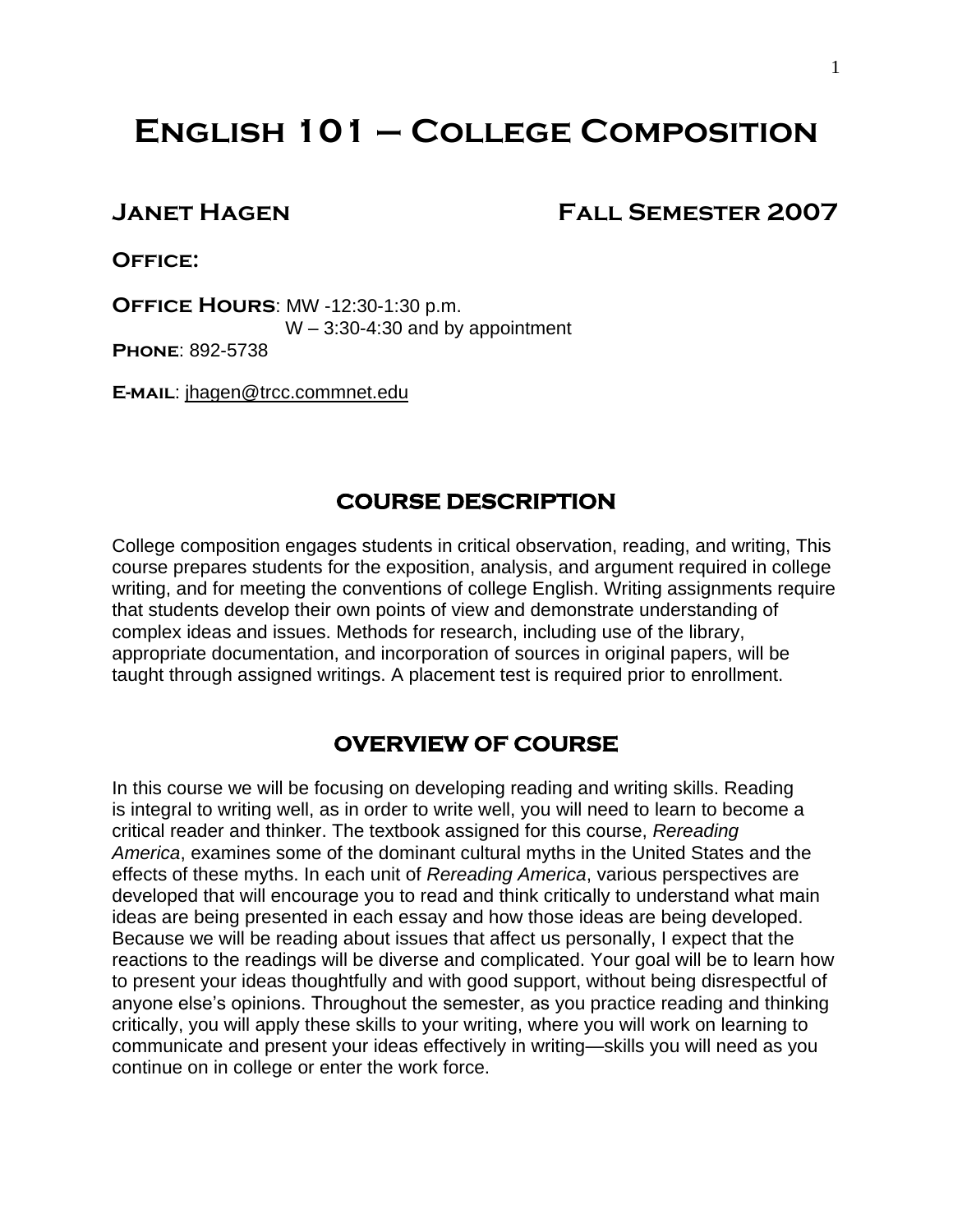# **OBJECTIVES**

After completing English 101, you should be able to

- read and understand essays that offer differing points of view on a topic.
- compare and contrast various perspectives on a topic.
- analyze a particular perspective or argument on a topic and evaluate its merits.
- develop your own perspective on a topic and state that perspective clearly in a written thesis.
- support that thesis with specific and detailed evidence from readings, research, and/or from personal observations and experience.
- document information from other sources using MLA parenthetical format.
- recognize the importance of audience as an intrinsic element in writing and employ strategies that engage your readers.
- craft effective sentences and paragraphs.
- employ strategies for effective major revision of writing, including attention to organization and paragraph coherence.
- employ strategies for effective editing, including attention to grammar and usage.
- conduct basic library research, including accessing basic print media and electronic databases.
- collaborate with others in analyzing writing, developing points of view, and conducting research.

*Please note: If as a result of the placement test you were advised to take ENG 094 or 100 and you have not done so, you place yourself at a serious disadvantage in this class. It will be very difficult for you to achieve the objectives of this course without the skills that are taught in those courses.* 

# **Required Texts**

- Columbo, Gary, Robert Cullen, and Bonnie Lisle, eds. *Rereading America: Cultural Contexts for Critical Thinking and Writing*, 7th edition
- Faigley, Lester. *The Brief Penguin Handbook*, 2nd edition
- Reynolds, Nedra. *Portfolio Keeping: A Guide for Students*, 2nd edition

# **Other Required Materials**

A two-pocket folder and a **stapler**

# **Suggested Material**

Working Folder (which will contain all your in-class writings, notes, outlines, postwrites, reading response papers–anything generated by you in connection to the class)

# **Grade Percentages**

| Reading responses and assignments | 30% |
|-----------------------------------|-----|
| <b>Class Participation</b>        | 10% |
| <b>Peer Review</b>                | 10% |
| <b>Final Portfolio</b>            | 50% |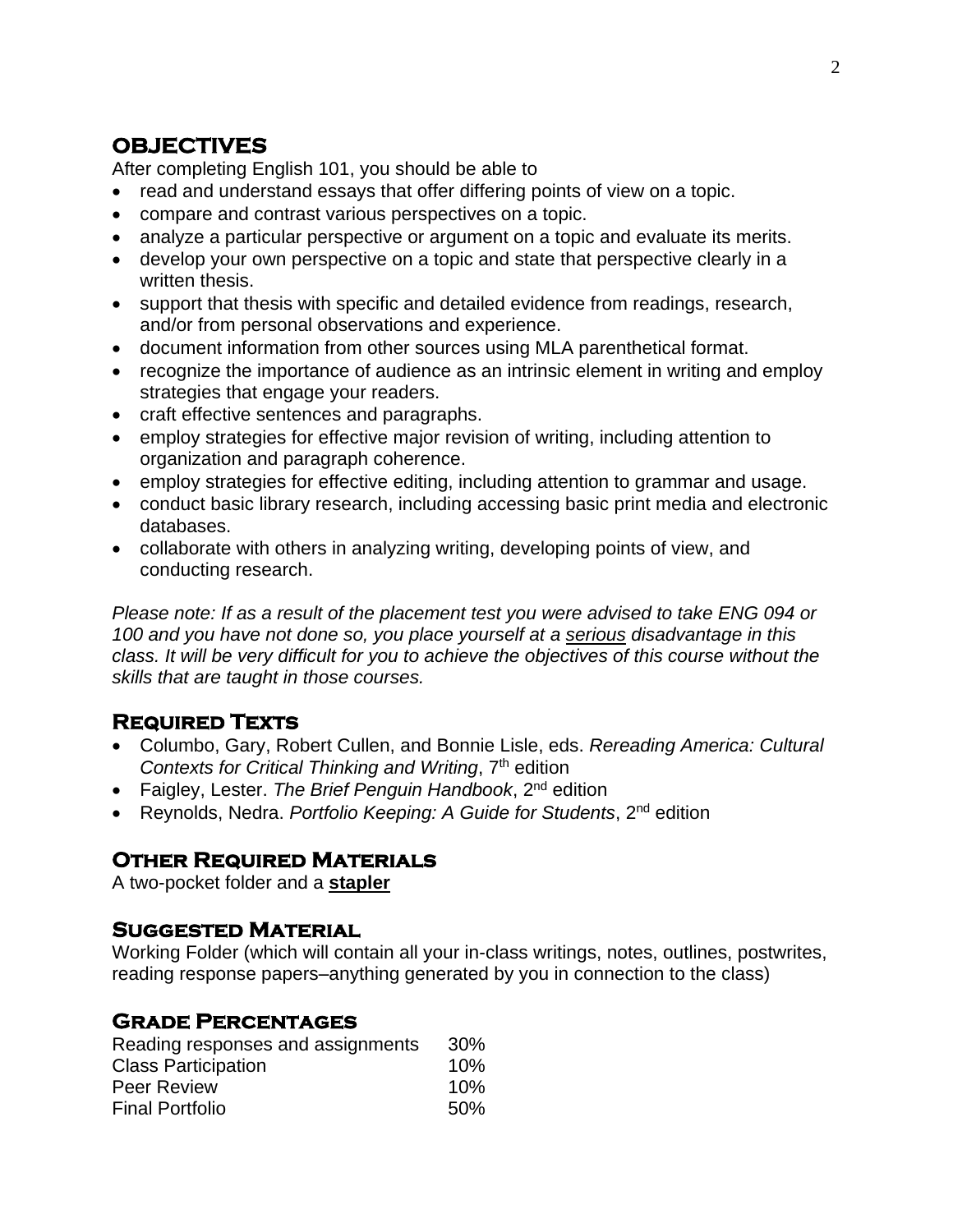# **EXPLANATION OF ASSIGNMENT AND GRADES**

|            | A 94-100    | B 83-86       | C $73-76$  | $D = 63-66$ |  |
|------------|-------------|---------------|------------|-------------|--|
|            | $A - 90-93$ | $B-80-82$     | $C-70-72$  | $D-60-62$   |  |
| $B+ 87-89$ |             | $C_{+}$ 77-79 | $D+ 67-69$ | $F = 59 -$  |  |

**READING RESPONSES and CLASS ASSIGNMENTS (30%):** Throughout the semester I will be asking you to respond to various readings. (Please follow the prompts on the syllabus.)

\*\*Reading responses are to be typed and 1 to 2 pages long, approximately 300 words per page. The goal is not to summarize what you have read. (A summary will be graded as unacceptable.) The goal is for you to think about what you have read and to convey your thoughts about the subject matter in writing.

Not only will these responses encourage you to think and write critically about the material, but they will also be used to generate class discussion. (We will be reading them in class and discussing them.) Therefore, these responses will be due at the beginning of class and *may not* be submitted after the due date, and they cannot be made up. Each response will be worth up to 5 points.

Breakdown of points:

| $4.5 - 5$ $A - A +$ | $3.5 - 3.9$ C--C+ | $2.9 - F$ |
|---------------------|-------------------|-----------|
| $4.0 - 4.4$ B--B+   | $3.0 - 3.4$ D--D+ |           |

\*\*Class assignments (as noted on the syllabus) do not have to be typed but do have to be written legibly. (If I can't read your writing, please type the answers.) Assignments may be given checks or grade points. A check-plus means above satisfactory. A check is satisfactory. A check minus indicates unsatisfactory.

**CLASS PARTICIPATION (10%):** A writing course such as this requires class discussion, with your input vital for the success of the course. Thus, I will expect that you will have read the assigned material before class and will be able to fully participate, individually and, if designated, in a group. Throughout the semester I will be assigning informal assignments, including in-class writing. Unless noted otherwise, you will be able to hand in these assignments handwritten. You will be graded on your work, both verbal and written, and in a group and as an individual. **Missed assignments may not be made up.**

**PEER REVIEW (10%):** Peer review encourages you to get feedback from others and for you to learn how to read and respond to others' writings in a constructive manner. There will be three peer reviews during the semester. During each day that peer review is scheduled, you will need to bring in copies of your essay. (See syllabus for designated amount.) This draft should be the best essay you can write, and it must be word-processed in the correct format. (I will check, and you will need to meet these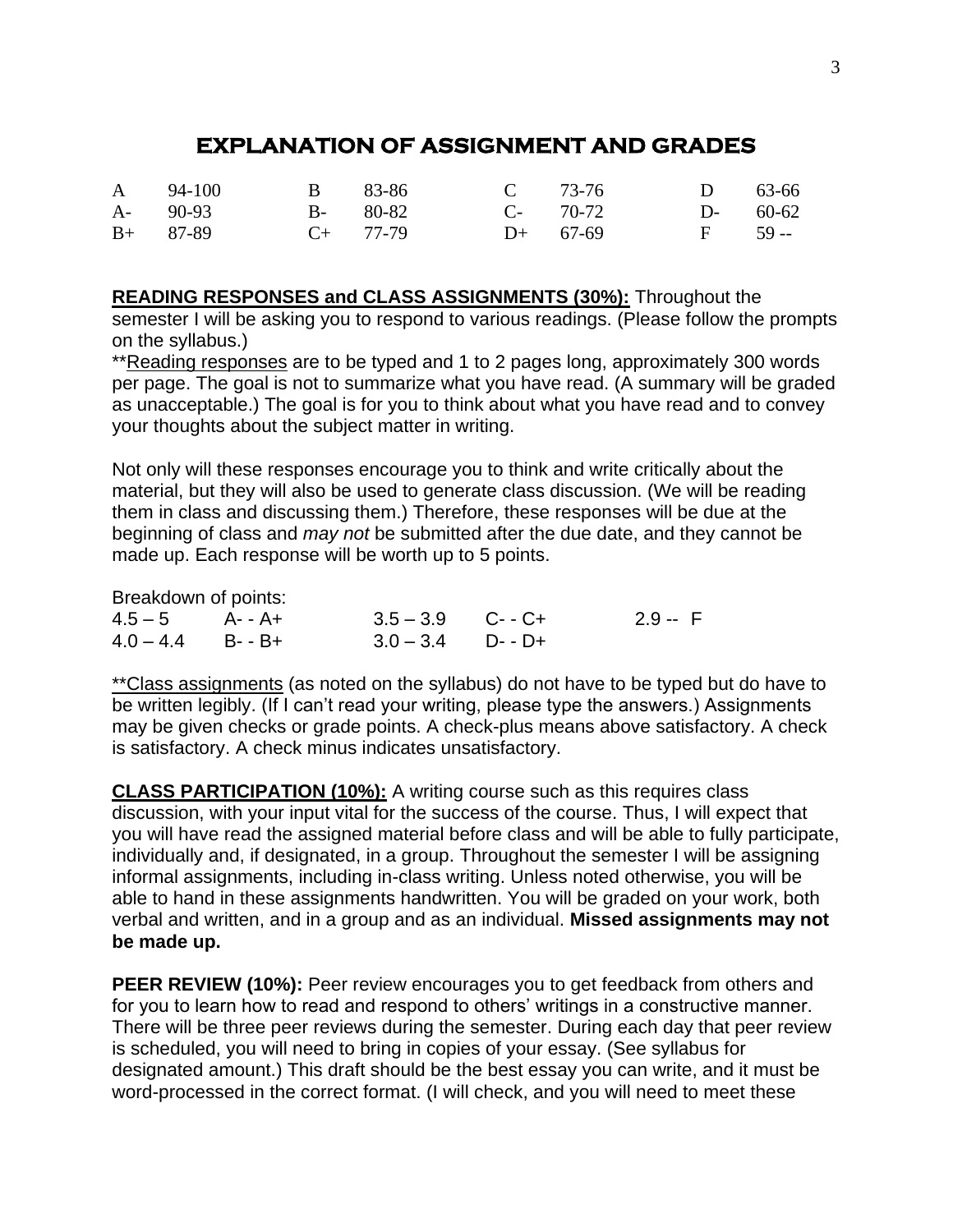requirements or you will not be allowed to participate in peer review. In other words, you will need to have *all* of the required copies in hand at the *beginning* of class to participate, and you will not be allowed to leave class to make copies.) In class I will assign you into groups, and you will be responsible to give feedback to your peers on their essays based on the requirements handed out during that class period. You may earn up to possible 3.33 points for each peer review. You will be graded on how much effort you put into answering the questions (I will have provided). Just writing, for example, "This essay looks great," will earn you zero points. *(HINT: Do not wait until the last minute to make copies of your essay. Too many times students have shown up empty-handed due to technological difficulties.)*

**PORTFOLIO (50%):** The rational behind the development of a portfolio is that it allows you to think more closely about the process you engage in as you work on your writing skills. To put it another way, instead of just writing for a grade (product) to please the instructor, developing a portfolio encourages you to reflect on the writing process so that you can assess your own writing strengths and weaknesses as a writer and therefore better understand what you need to work on to improve your writing, a skill that will help you as you encounter different writing assignments and audiences in your future. Also, since the final portfolio contains only what you think is your best work, you are given more choices in controlling the final products that will be assessed for a grade.

# *What should be in your final portfolio and how it is graded:*

- Two formal essays, 3-5 pages each (10% each, total of 20%)
- One research essay, including annotated bibliography and outline: research essay, 4-6 pages (15%); annotated bibliography and outline (5%)
- Any 4-6 pages that you feel best represent your learning or writing strengths, improvements, or interests. (May be brief in-class writings, postwrites, Reading Response pieces, etc.) (10%)

*FINAL NOTE: All work included in the portfolio must be typed. All original drafts that you revised must be included in your portfolio. (Only include rough drafts of the work you revised.)*

The writing in the portfolio that has been revised will be judged primarily on the quality of the product:

- 1. how effectively you have developed interesting ideas;
- 2. how fully you have developed your ideas, skillfully organizing them;
- 3. how well you have used the proper conventions of grammar and MLA documentation where appropriate.

# **OTHER POLICIES**

**Paper Format:** There is no such thing as a hand-written formal essay. Periodically, I will assign hand-written writings (or will accept them), but all formal essays are to be typed on a computer or word processor, double-spaced (not tripled or two-and-half spaces), with one inch margins and fonts no larger than 12 points. (A good example of what I will be expecting is font the size of Times New Roman 12.) (See page 86 in *The Brief Penguin Handbook* for an example of the correct format for an academic paper.) Be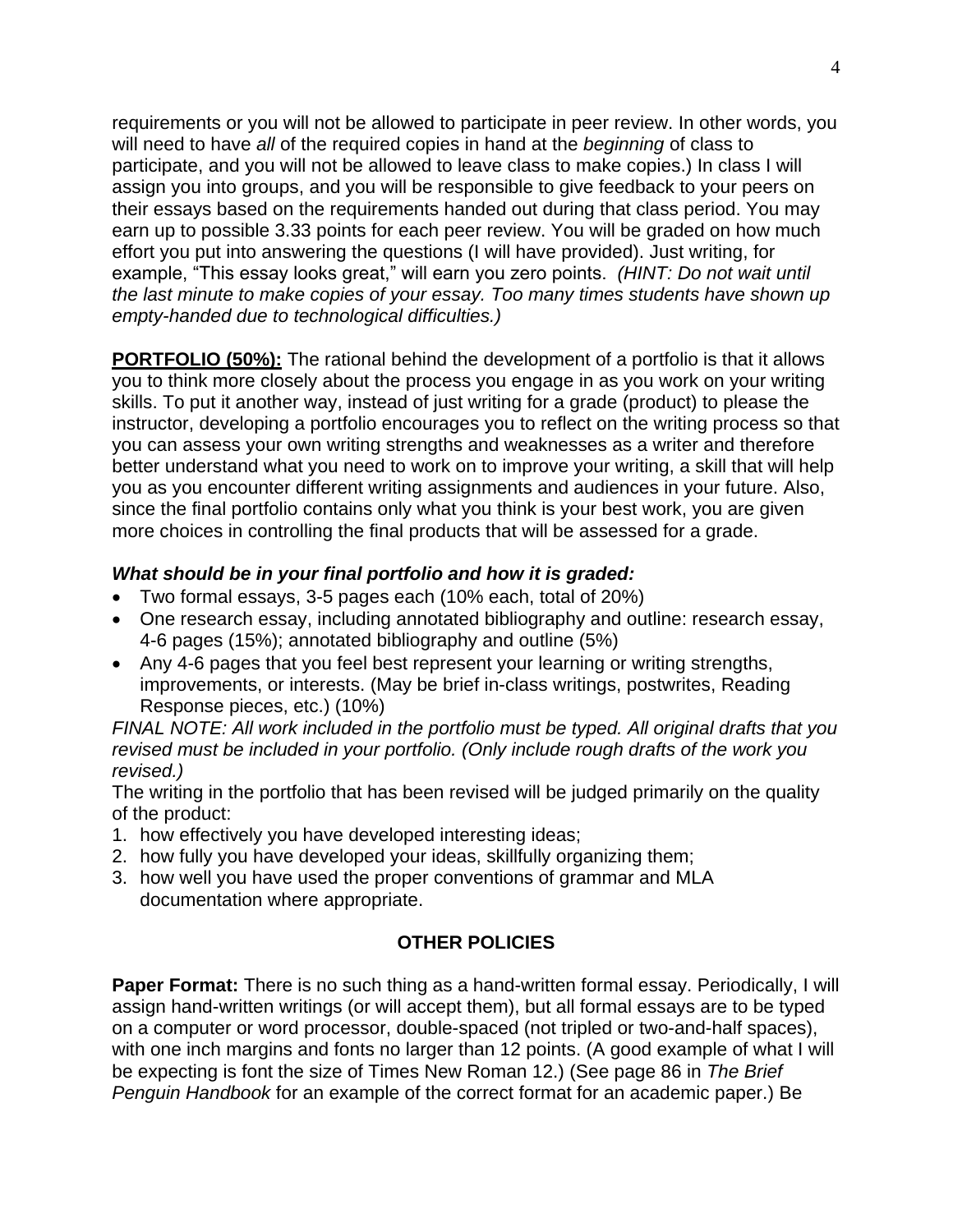forewarned that if you include extra spaces between paragraphs or type in extra large margins or fonts, etc., your paper will be returned or it will affect your grade negatively. All essays *must* follow MLA citation format. (Get familiar with the handbook!) \**Pet Peeve*: *Sloppy papers. It is your job to proofread your paper. If I can't read your paper because of careless errors such as spelling mistakes, I will return it.* 

**Deadlines:** There is no such thing as late work. **All assigned work will be due on the day it is assigned.** However, because I do understand how illnesses and personal or family problems can keep you from attending class or finishing your work, I am giving everyone **three** days of grace. What this means is that if you have to be absent from class on a day when an assignment is due or you need more time to complete it, you can turn it in the next day without being penalized, or if necessary, up to 2-3 weekdays later. (Weekend days do not count, only week days.) You can pick and choose the three days to your advantage; however, you cannot use your grace days for the research assignments. Take note, too, that once you have used them up, there will be no more "grace days." Late work will not be accepted. Therefore, if you must miss class on a day an assignment is due, the paper needs to be placed in my mailbox on the Mohegan Campus *before* class for it to be accepted and counted as turned in on time. *(Please do not e-mail assignments to me. They will not be accepted unless you have made prior arrangements with me to turn your work in via e-mail.)*

**Attendance:** In order for the class to be successful it is important that you attend regularly. You will be allowed up to three unexcused absences. After that your grade will be affected negatively. For 4-5 unexcused absences, your grade will be lowered one full letter grade. 6-7 unexcused absences will result in your grade being lowered two full letter grades, 8-9 unexcused absences three full letter grades. If you miss 10 or more classes, you will automatically fail the course. (An excused absent includes, for example, illness and/or injury and will only be excused with documentation, such as a doctor's note. Missing class because you have to work does not count as an excused absence.)

\*\*Please keep in mind that if you must miss class, you will still be held accountable for the material covered in class and all assignments that are due that day. Also keep in mind that the work we do in class, such as in-class writing or group work, cannot be made up, and it is a part of your in-class participation grade.

**Tardiness and leaving class early:** *Please be in class on time and please refrain from leaving class while it is in session*. It is very disruptive for everyone already engaged in an activity to have to stop because of late arrivals or because someone is leaving. Therefore, within the first five minutes of class, I will take attendance. If you arrive after the five minutes, you will be marked as late. Cumulatively, 4 late marks will equal one unexcused absence, 5-6 late marks, two unexcused absences, and for 7-8 marks, three unexcused absences. *Leaving class early or taking a break to leave the class and return will not only affect your participation grade but it will also be counted towards an unexcused absence.* Therefore, each time you leave I will mark your departure and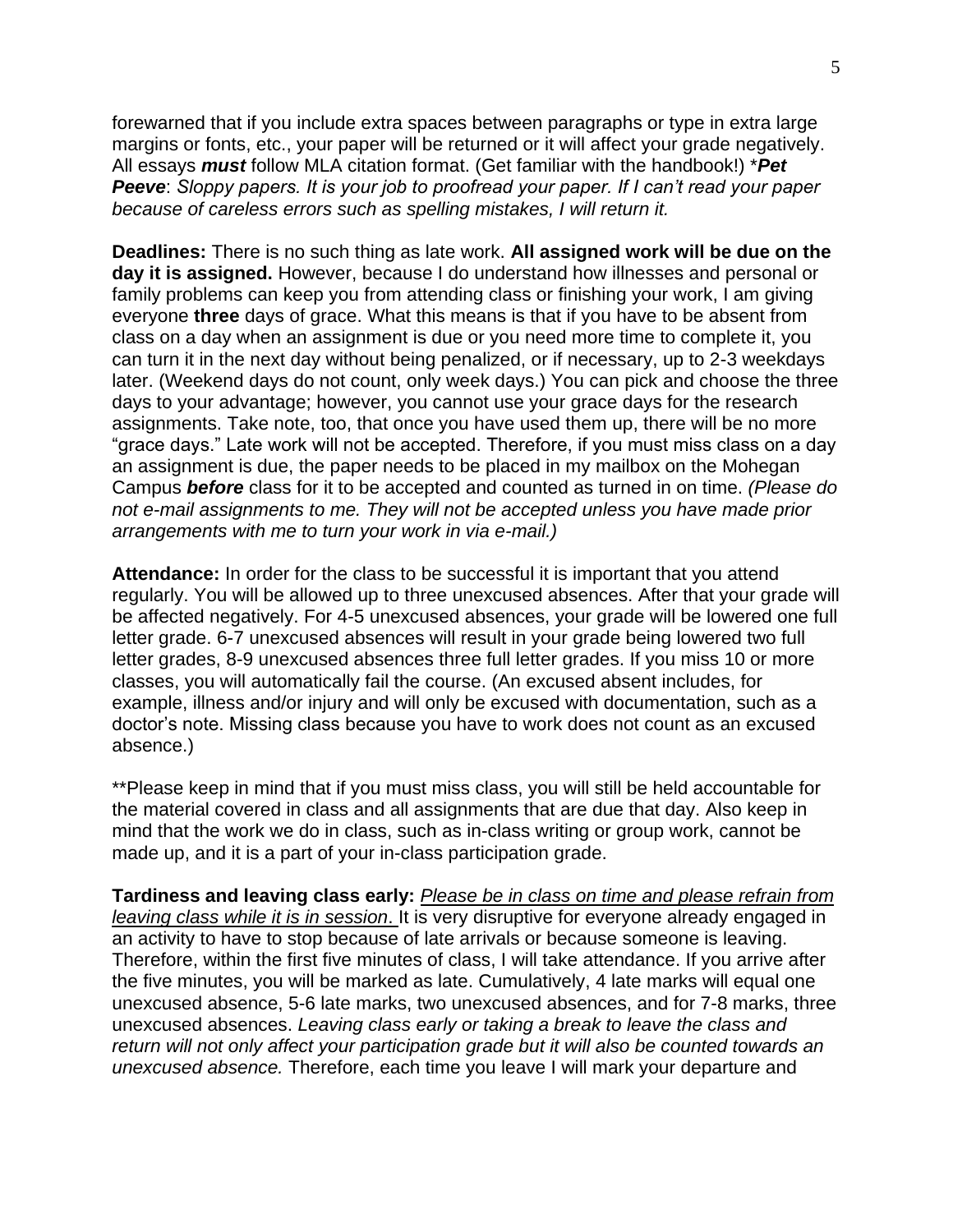count it as a tardy. Please note that leaving class early to go to work counts as an unexcused departure.

**Academic Integrity:** Academic integrity is essential to a useful education. Failure to act with academic integrity severely limits a person's ability to succeed in the classroom and beyond. Furthermore, academic dishonesty erodes the legitimacy of every degree awarded by the College. In this class and in the course of your academic career, present only your own best work; clearly document the sources of the material you use from others; and act at all times with honor.

*General Definition (Student Discipline Policy, section 2:10, Board of Trustees of Connecticut Community Colleges)*

Academic Dishonesty shall in general mean conduct which has as its intent or effect the false representation of a student's academic performance, including but not limited to (a) cheating on an examination,

(b) collaborating with others in work to be presented, contrary to the stated rules of the course,

(c) plagiarizing, including the submission of others' ideas or papers (whether

purchased, borrowed, or otherwise obtained) as one's own,

(d) stealing or having unauthorized access to examination or course materials,

(e) falsifying records of laboratory or other data,

(f) submitting, if contrary to the rules of a course, work previously presented in another course, and

(g) knowingly and intentionally assisting another student in any of the above, including assistance in an arrangement whereby any work, classroom performance, examination or other activity is submitted or performed by a person other than the student under whose name the work is submitted or performed.

**Cell Phones and Beepers:** School regulations require that all cell phones and beepers be turned off in learning environments. If it is imperative for you to be available by cell phone or a beeper, please speak to me before class to arrive at a suitable agreement. (No text messaging during class either.)

**The Writing Center:** Three Rivers has tutors trained to assist students in developing better writing skills. I *highly* recommend that you take advantage of this service; just don't wait until the last minute to get help, as good writing is a process that takes time. (Tutors are also available through email at [TRWritingCenter@trcc.commnet.edu.\)](mailto:TRWritingCenter@trcc.commnet.edu.)

**Students with disabilities:** Any student with a hidden or visible disability which may require classroom modifications should see me about her/his disability within the first week or two of class. I will ask you to see the learning disabilities counselor on campus, Chris Scarborough, so that together we can work out an appropriate plan to meet your needs.

**Bad weather:** On stormy days please call the school to see if it is canceled: 860-886- 0177. Also, listen to the radio or television for announcements. Since I commute long distance, if it looks like I will not be able to make it in, I will email all of you. Please make sure your email address is correct and current as listed in the Registrar's office. If class is canceled, continue to follow the syllabus unless instructed otherwise.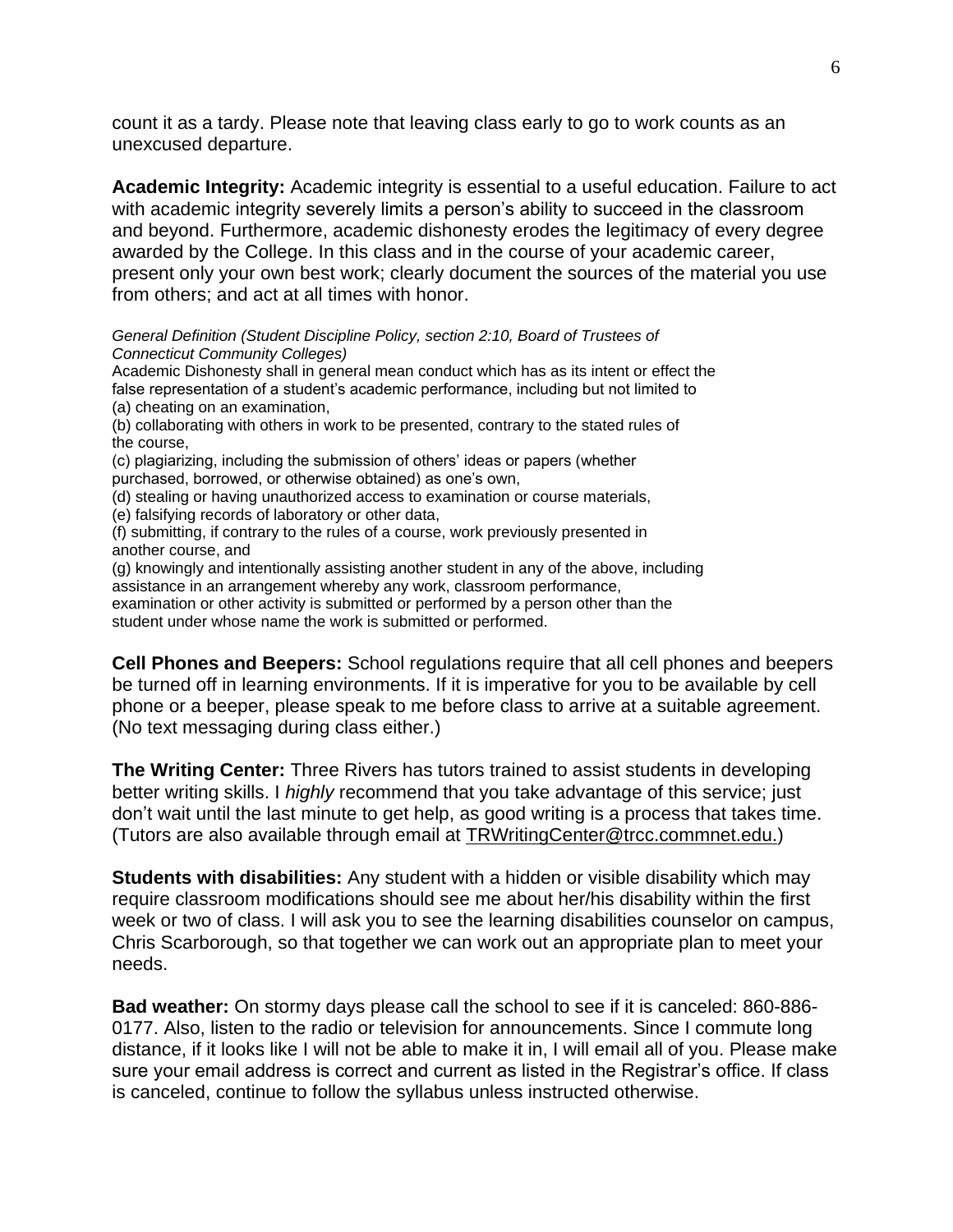# **COURSE OUTLINE**

*Please bring your books to class every day. If you do not have the text we are working out of in class, then you will not be allowed to participate in class activities and assignments. Unless noted by the author's name Faigley or Reynolds, all readings assigned are from* Rereading America.

#### **Week One**

*August*

- 27 Introduction to the course. What constitutes good writing? Why do we need writing classes? What are your goals?
- 29 Setting ground rules for discussion. *Rereading America*  "Thinking Critically, Challenging Cultural Myths" 1.

#### **Week Two**

#### *September*

- 3 Labor Day. No class.
- 5 Reynolds: Read all of Part One in *Portfolio Keeping*: (Chapters 1-5, pages 1-31). Bring to class five questions or comments, one from each chapter that shows your engagement in reading the text. (If you could speak to the authors, what would you say to them? What would you ask them?) ; Faigley's handbook: Introduction and Chapter 1, 1-13 (non-spiral 1-26); "Critical Reading and Viewing" 71-81 (non-spiral 104-116). *Rereading America:* **Harmony at Home: The Myth of the Model Family** 17; "A Family Tree, Freedom from Want, and Freedom from Fear" 21 and "Visual Portfolio" 81-86

# **Week Three**

- 10 Read "From *Changing American Families*" 61. On a separate sheet of paper, take notes: highlight and identify the key points, words, and phrases that you think are important to know and understand. Then respond to the essay as if you were talking to the author. What would you say to her? What would you ask her?
- 12 Read *"*Looking for Work*"* 26 and "An Indian Story" 51. \*\*READING RESPONSE ONE DUE: Compare and contrast "Looking for Work" and "An Indian Story" in terms of what each narrator learns about family and how they learn it. Do they learn the same things they would have learned in a nuclear family headed by a father? Explain.

#### **Week Four**

- 17 "What We Really Miss about the 1950s" 31; worksheet on essay due.
- 19 "It Takes a Family: Conservatism and the Common Good" 88 Answer questions 1-5 under "Engaging the Text," page 97 and "What Is Marriage?" 98 – Answer questions 1-5 under "Engaging the Text," page 110.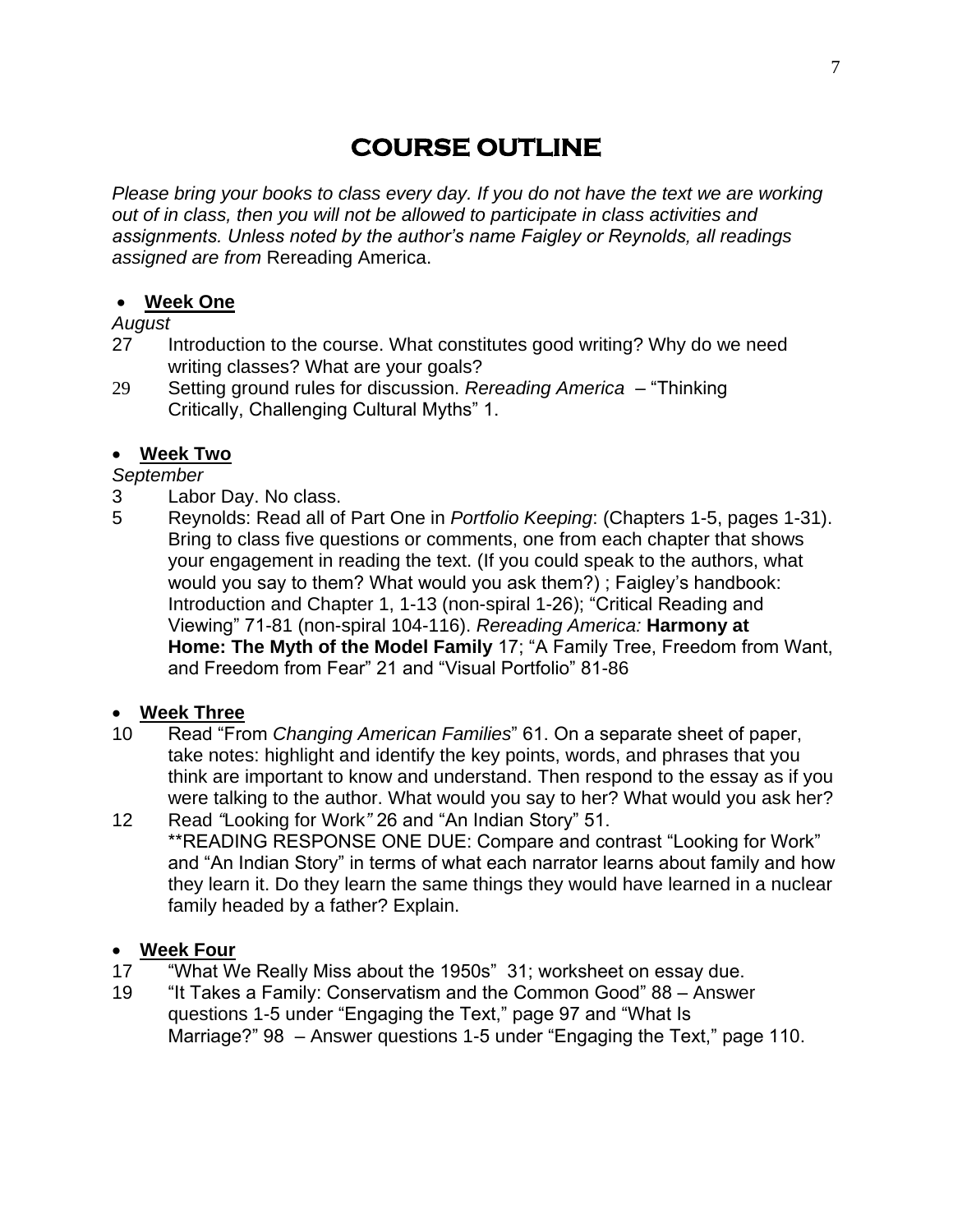# **Week Five**

- 24 Read Faigley's Chapter 3, "Planning and Drafting" 27 (non-spiral 38)
- 26 Read Faigley's Chapter 4, "Composing Paragraphs" 43 (non-spiral 63)

# **Week Six**

#### *October*

1 Read Faigley's Chapter 5, "Rewriting, Editing, and Proofreading," 60 (non-spiral 87)

**PEER REVIEW**. "WRITING ABOUT FAMILY," FORMAL ESSAY ONE: Bring three typed (double-spaced) copies of your essay and Faigley's handbook!

3 **FORMAL ESSAY ONE DUE.** (Submit in folder with three peer reviews.) **True Women and Real Men: Myths of Gender** 372. "Girl" 381

#### **Week Seven**

- 8 Columbus Day. No class.
- 10 "Becoming Members of Society" 383. Answer questions 1-5 under "Engaging the Text," page 392; "The Manliness of Men" 450 and "Visual Portfolio" 409- 415.

# **Week Eight**

- 15 "Veiled Intentions: Don't Judge a Muslim Girl by Her Covering" 402 READING RESPONSE TWO: Review Devor's discussion of gender role socialization (p. 383) and compare the influence of "generalized others" and "significant others" in the experiences of Haydar. What tension does she feel between her "I" and her "me"? How does she resolve it? What tension do you feel to dress or act a certain way as a man or woman belonging to a certain group?
- 17 "Two Ways a Woman Can Get Hurt" 417

# **Week Nine**

- 22 **PEER REVIEW** ON "THE CULTURAL MYTH OF GENDER." Bring in three typed copies of your essay, along with Faigley's handbook.
- 24 **FORMAL ESSAY TWO DUE**. (Submit in folder with three peer reviews.) Read **Money and Success:** *The Myth of Individual Opportunity* 259; *The Myth of the Melting Pot* 481. VIDEO

#### **Week Ten**

- 29 VIDEO
- 31 \*\*\*RESPONSE THREE DUE: Based on the video and your own personal experiences, write a response to class and race in America. Is "individual opportunity" a myth? Does race and class affect our ability to succeed? Do race and class affect our relationships with others? Discuss research project ideas.